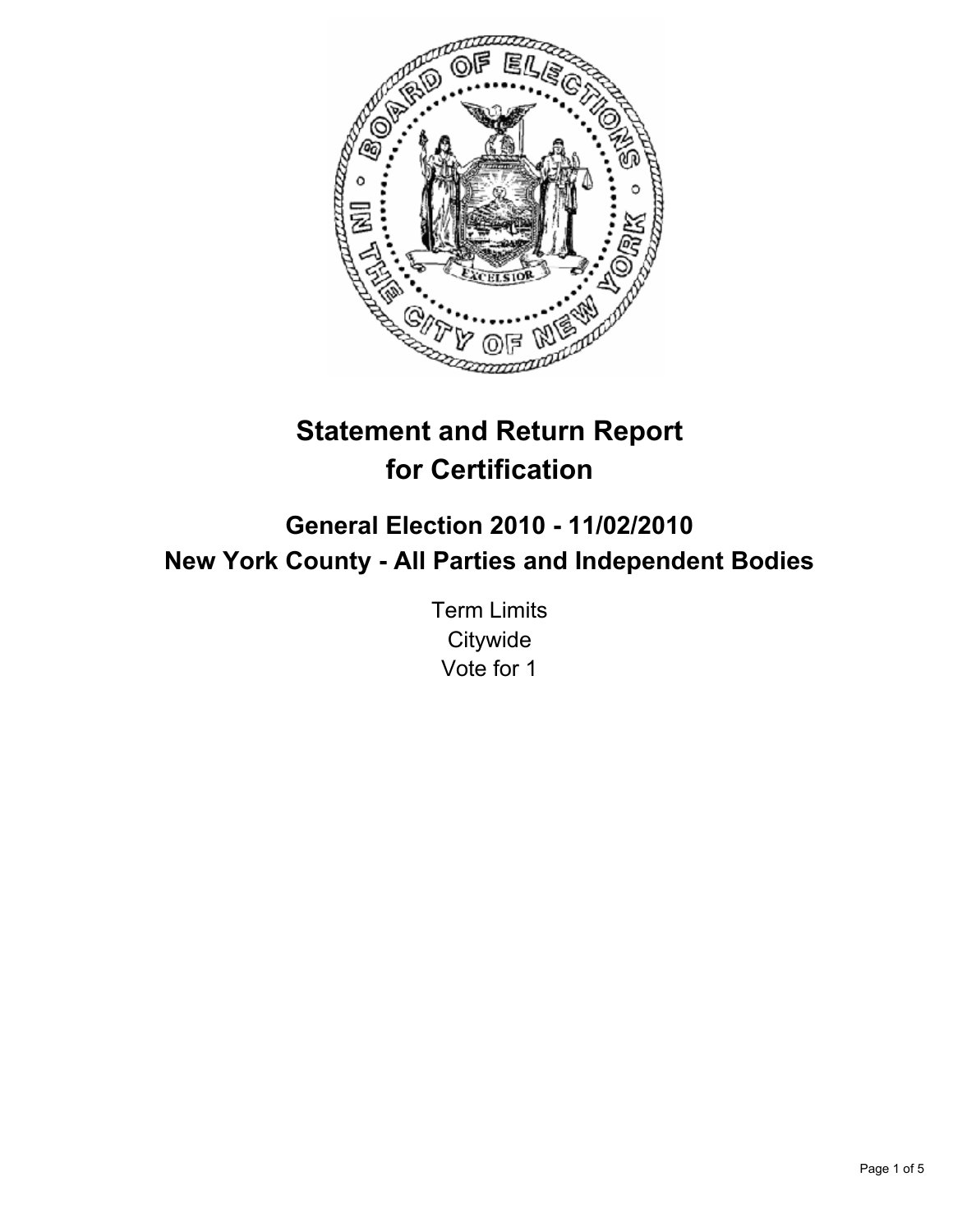

## **Assembly District 64**

| <b>PUBLIC COUNTER</b> | 21,353 |
|-----------------------|--------|
| <b>EMERGENCY</b>      | 0      |
| ABSENTEE/MILITARY     | 416    |
| <b>AFFIDAVIT</b>      | 743    |
| <b>Total Ballots</b>  | 22,693 |
| <b>YES</b>            | 10,363 |
| <b>NO</b>             | 4,479  |
| <b>Total Votes</b>    | 14,842 |
| Unrecorded            | 7,851  |

## **Assembly District 65**

| <b>PUBLIC COUNTER</b> | 31,869 |
|-----------------------|--------|
| <b>EMERGENCY</b>      | 0      |
| ABSENTEE/MILITARY     | 1,013  |
| <b>AFFIDAVIT</b>      | 887    |
| <b>Total Ballots</b>  | 34,295 |
| <b>YES</b>            | 17,404 |
| <b>NO</b>             | 9,784  |
| <b>Total Votes</b>    | 27,188 |
| Unrecorded            | 7.107  |

#### **Assembly District 66**

| <b>PUBLIC COUNTER</b> | 33,385 |
|-----------------------|--------|
| <b>EMERGENCY</b>      |        |
| ABSENTEE/MILITARY     | 1,166  |
| AFFIDAVIT             | 1,095  |
| <b>Total Ballots</b>  | 36,395 |
| <b>YES</b>            | 17,349 |
| <b>NO</b>             | 11,816 |
| <b>Total Votes</b>    | 29,165 |
| Unrecorded            | 7,230  |

#### **Assembly District 67**

| PUBLIC COUNTER       | 37,785 |
|----------------------|--------|
| <b>EMERGENCY</b>     | 36     |
| ABSENTEE/MILITARY    | 1,192  |
| AFFIDAVIT            | 1,011  |
| <b>Total Ballots</b> | 40,649 |
| <b>YES</b>           | 18,898 |
| <b>NO</b>            | 13,370 |
| <b>Total Votes</b>   | 32,268 |
| Unrecorded           | 8,381  |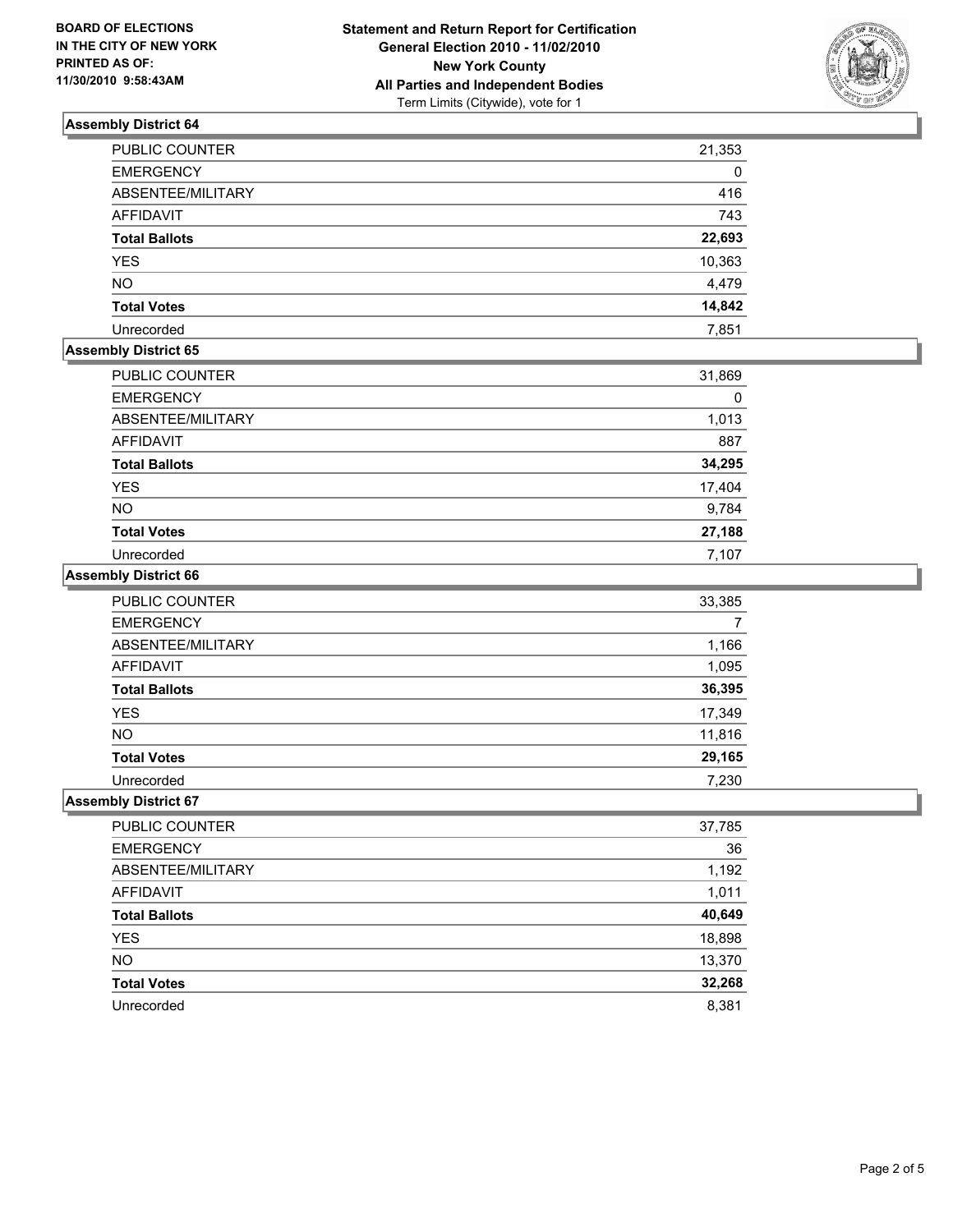

## **Assembly District 68**

| <b>PUBLIC COUNTER</b> | 19,808 |
|-----------------------|--------|
| <b>EMERGENCY</b>      | 0      |
| ABSENTEE/MILITARY     | 326    |
| <b>AFFIDAVIT</b>      | 619    |
| <b>Total Ballots</b>  | 20,827 |
| <b>YES</b>            | 10,605 |
| <b>NO</b>             | 3,411  |
| <b>Total Votes</b>    | 14,016 |
| Unrecorded            | 6,811  |

## **Assembly District 69**

| PUBLIC COUNTER       | 33,317 |
|----------------------|--------|
| <b>EMERGENCY</b>     | 0      |
| ABSENTEE/MILITARY    | 868    |
| <b>AFFIDAVIT</b>     | 907    |
| <b>Total Ballots</b> | 35,560 |
| <b>YES</b>           | 16,717 |
| <b>NO</b>            | 10,759 |
| <b>Total Votes</b>   | 27,476 |
| Unrecorded           | 8.084  |

#### **Assembly District 70**

| <b>PUBLIC COUNTER</b> | 24,501         |
|-----------------------|----------------|
| <b>EMERGENCY</b>      | $\overline{2}$ |
| ABSENTEE/MILITARY     | 356            |
| <b>AFFIDAVIT</b>      | 858            |
| <b>Total Ballots</b>  | 25,776         |
| <b>YES</b>            | 14,587         |
| <b>NO</b>             | 4,370          |
| <b>Total Votes</b>    | 18,957         |
| Unrecorded            | 6.819          |

#### **Assembly District 71**

| PUBLIC COUNTER       | 24,164 |
|----------------------|--------|
| <b>EMERGENCY</b>     | 0      |
| ABSENTEE/MILITARY    | 392    |
| AFFIDAVIT            | 661    |
| <b>Total Ballots</b> | 25,372 |
| <b>YES</b>           | 13,178 |
| <b>NO</b>            | 4,901  |
| <b>Total Votes</b>   | 18,079 |
| Unrecorded           | 7,293  |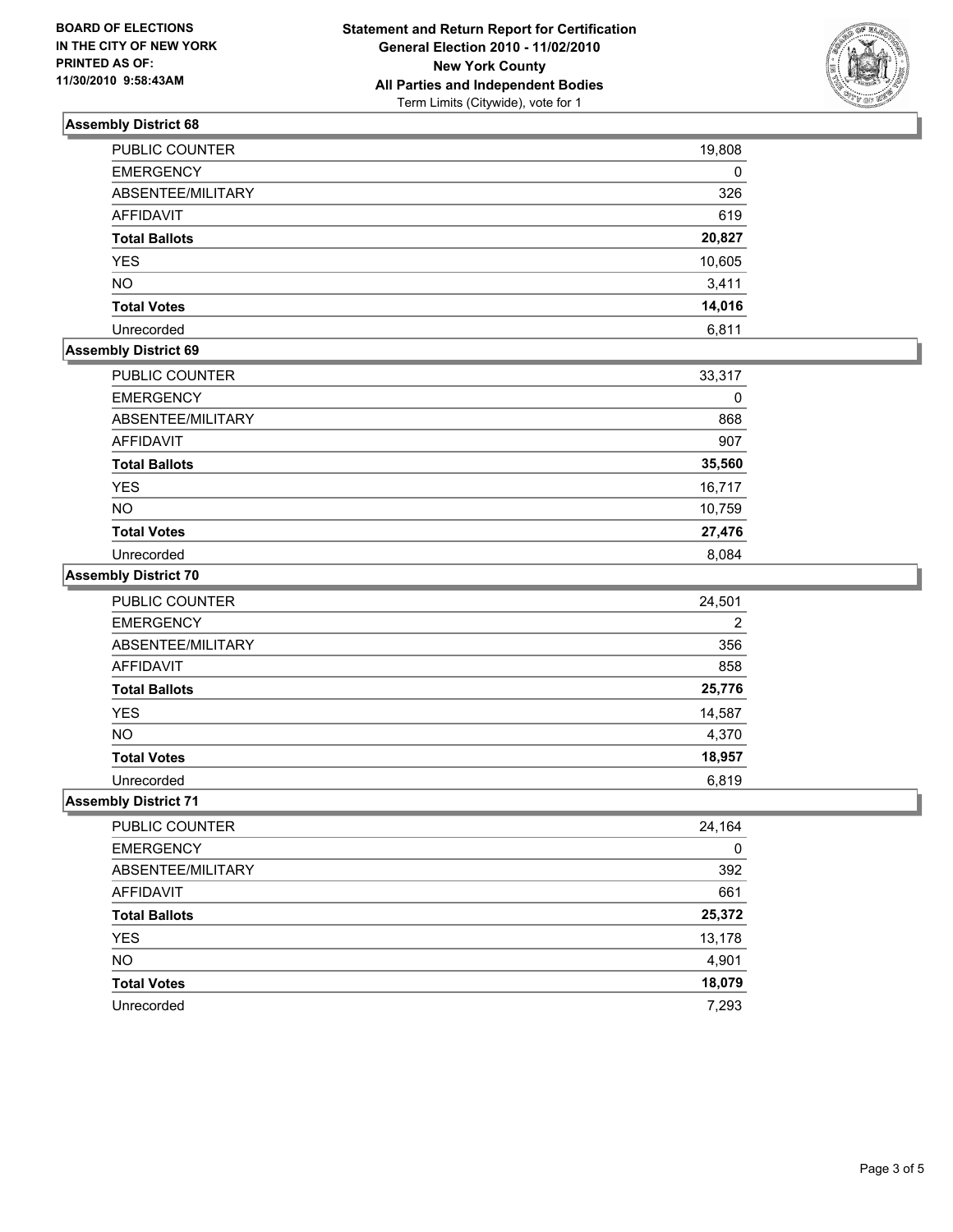

## **Assembly District 72**

| PUBLIC COUNTER       | 17,354 |
|----------------------|--------|
| <b>EMERGENCY</b>     | 0      |
| ABSENTEE/MILITARY    | 155    |
| <b>AFFIDAVIT</b>     | 393    |
| <b>Total Ballots</b> | 18,028 |
| <b>YES</b>           | 7,339  |
| <b>NO</b>            | 2,390  |
| <b>Total Votes</b>   | 9,729  |
| Unrecorded           | 8.299  |

## **Assembly District 73**

| PUBLIC COUNTER       | 35,643 |
|----------------------|--------|
| <b>EMERGENCY</b>     | 0      |
| ABSENTEE/MILITARY    | 1,456  |
| AFFIDAVIT            | 750    |
| <b>Total Ballots</b> | 38,516 |
| <b>YES</b>           | 18,840 |
| <b>NO</b>            | 11,109 |
| <b>Total Votes</b>   | 29,949 |
| Unrecorded           | 8,567  |

#### **Assembly District 74**

| PUBLIC COUNTER       | 29,080      |
|----------------------|-------------|
| <b>EMERGENCY</b>     | $\mathbf 0$ |
| ABSENTEE/MILITARY    | 709         |
| <b>AFFIDAVIT</b>     | 772         |
| <b>Total Ballots</b> | 30,918      |
| <b>YES</b>           | 15,062      |
| <b>NO</b>            | 7,644       |
| <b>Total Votes</b>   | 22,706      |
| Unrecorded           | 8.212       |

#### **Assembly District 75**

| PUBLIC COUNTER       | 32,976 |
|----------------------|--------|
| <b>EMERGENCY</b>     | 75     |
| ABSENTEE/MILITARY    | 1,066  |
| AFFIDAVIT            | 911    |
| <b>Total Ballots</b> | 35,590 |
| YES                  | 17,712 |
| <b>NO</b>            | 10,264 |
| <b>Total Votes</b>   | 27,976 |
| Unrecorded           | 7,614  |